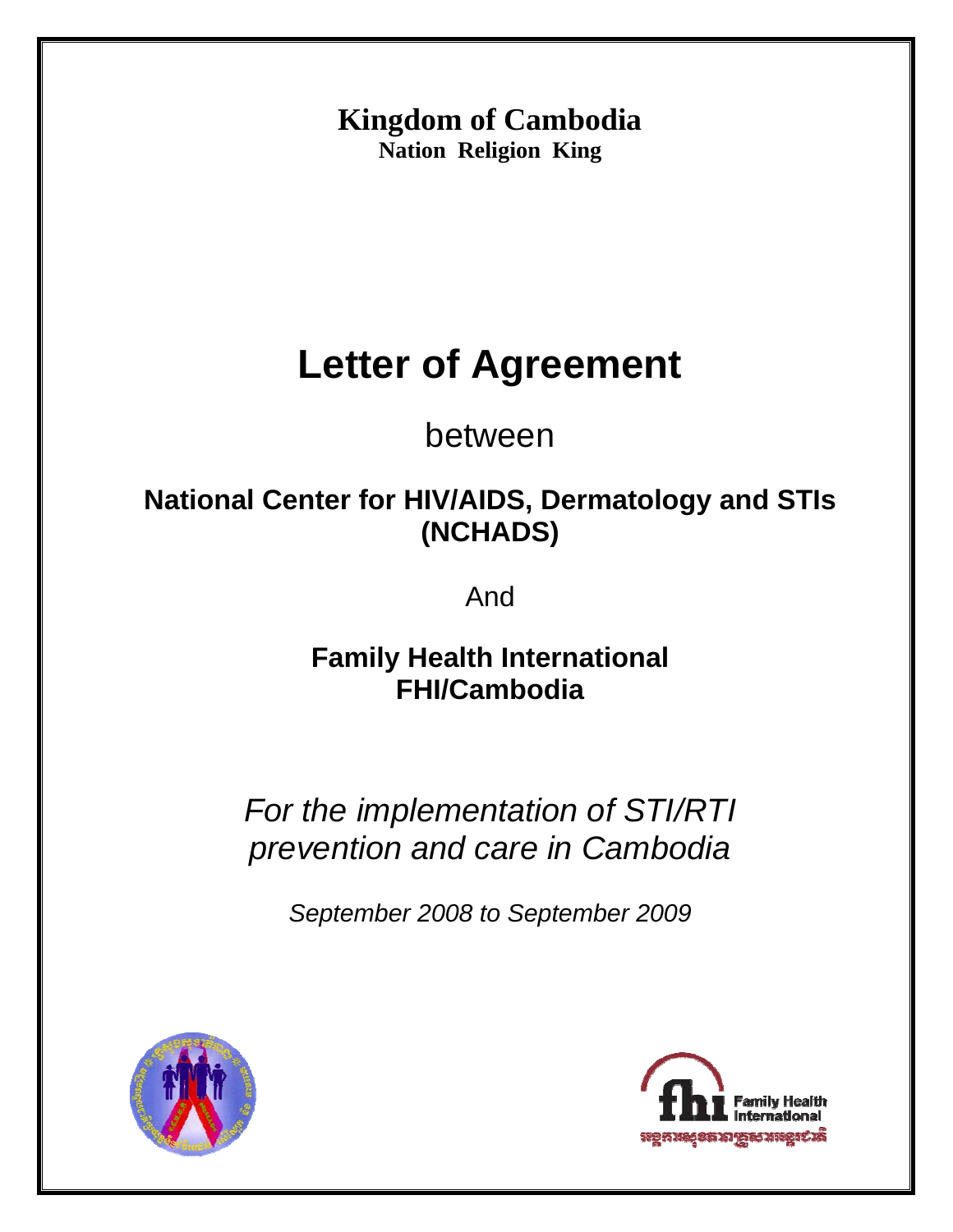# **1. INTRODUCTION**

The National Center for HIV/AIDS, Dermatology and STI Control (NCHADS) of the Ministry of Health, the Royal Government of Cambodia, and FHI/ Cambodia agree that close collaboration and coordination between government and NGOs will strengthen health promotion and health service delivery, in particular for HIV/STI prevention and care.

In 2009, FHI/Cambodia will collaborate and work in partnership with NCHADS to strengthen STI/RTI services for entertainment service workers (ESW) and for men having sex with men (MSM); outreach/peer education and coordination to support the Royal Government of Cambodia's 100% Condom Use Policy Plus (100% CUP+) in 9 provinces and cities.

At the provincial level, the Provincial Condom Use Working Group (CUWG), Outreach Teams and peer educators, STI clinic staff, and NGOs supported by FHI/Cambodia, and other stakeholders will collaborate and coordinate with each other in providing the STIs treatment services and carrying out HIV/STI education among high risk target groups.

FHI will provide technical inputs and support the STI/RTI case management services for ESW and MSM. Furthermore, integrated approach will be adopted and linked between the Family Health Clinics (FHCs) and Continuum of Care (CoC) activities in Battambang and Kampong Cham province as well as Pailin Province.

#### **2. GENERAL OBJECTIVE**

To improve the quality of STI/RTI services for ESW and MSM through the Provincial FHCs (STI clinic).

## **3. SPECIFIC OBJECTIVES**

- 3.1 To increase the accessibility of ESW (brothel-based and non-brothel-based) and other most-at-risk population (MARP) such as MSM to receive STI/RTI care and treatment at FHCs.
- 3.2 To promote and strengthen STI laboratory for STI diagnosis in all FHCs, especially for high risk groups.
- 3.3 To promote close linkage between the FHCs and 100% Condom Use Program Plus and outreach/peer education within the coverage area.
- 3.4 To build and strengthen the capacity of health care providers working in the FHCs (physicians and lab assistants) to provide high quality services, including adapted counseling to MARP, through initial and on the job training.
- 3.5 To coordinate and collaborate with other partners (public health facilities, NGO clinics, and stakeholders) in referral system across health service points, especially in HIV testing among STI patients, STI screening among PLHAs and reproductive health.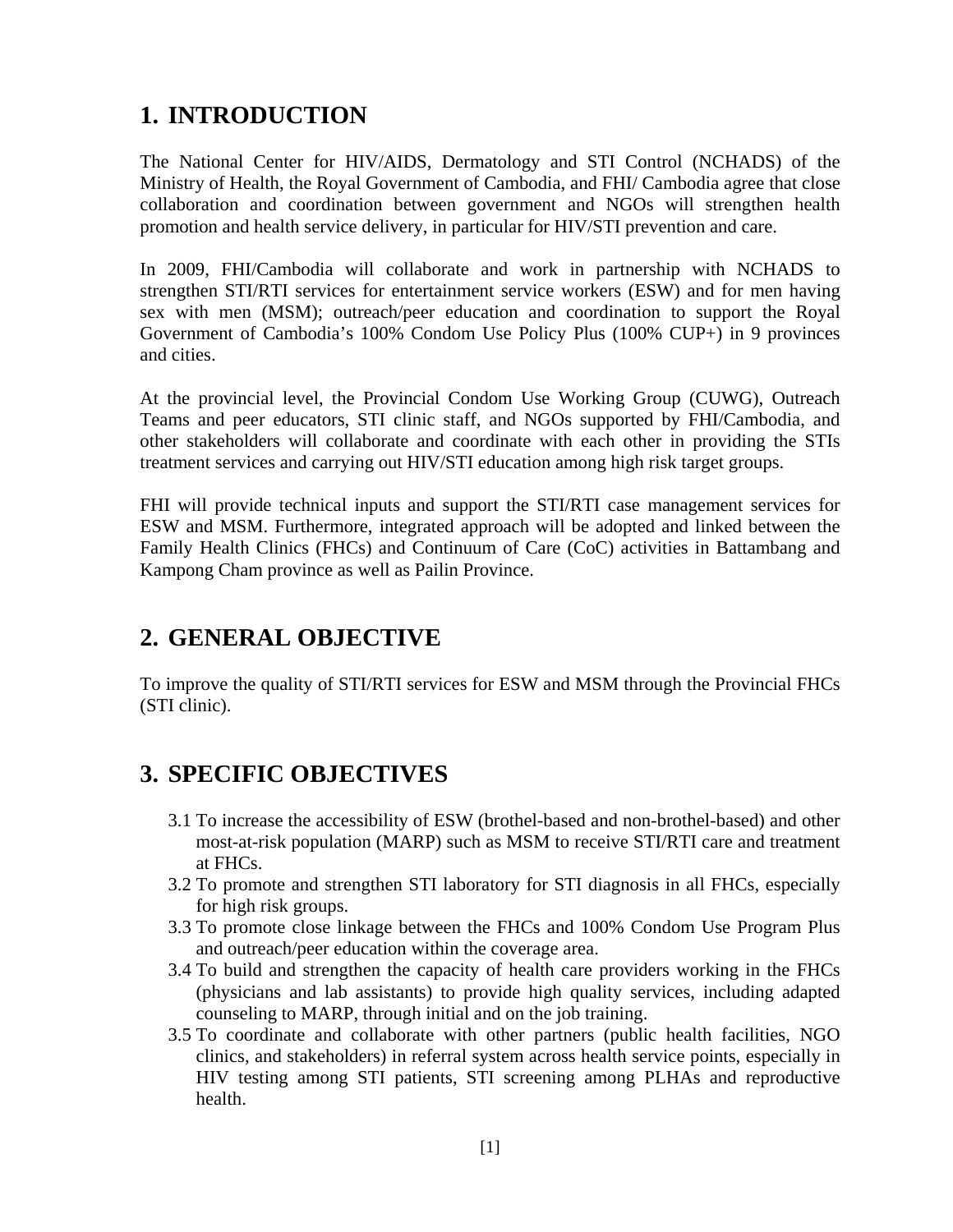- 3.6 To identify programmatic gaps on providers and demand sites to increase the uptake of STI services for MARPS.
- 3.7 To Strengthen the STI clients data records and database management and reporting system and ensure the use of the data for improving the quality of the services and planning.

## **4. LOCATIONS AND AREAS OF SUPPORT**

In collaboration with NCHADS, FHI will work closely with Provincial Health Department and the Provincial AIDS Office in provision of STIs treatment services at 13 FHCs in 9 provinces: the supported FHCs are based and names as following:

- 1. Kampong Cham: three clinics based in *Kampong Cham, Thbong Khmom and Memot town*.
- 2. Pursat: One clinic based in *Pursat town*
- 3. Battambang: Two clinics based in *Battambang town and Sampov Luon district town*
- 4. Pailin: One clinic based in *Pailin town*
- 5. Siem Reap: One clinic based in *Siem Reap town*
- 6. Banteay Meanchey: Two clinics based in *Sisophon town and Poi Pet district town*.
- 7. Sihanoukville: One clinic based in *Sihanoukville city*
- 8. Koh Kong: One clinic based in *Smach Mean Chey town*
- 9. Kampong Chhnaing: One clinic based in *Kampong Chhnaing town.*

As part of the link response approach, FHI, NCHADS and PHD will strengthen a strong referral mechanism between the FHCs and CoC's activities in Battambang, Kampong Cham and Pailin provinces. This pilot activity will be well documented on the process of implementation, constraint and its achievement then adapt for replication to other selected clinics in the future.

# **5. ROLES AND RESPOSIBILITIES**

The roles and responsibilities of each party are stated as following:

# **5.1. Roles and Responsibilities of NCHADS**

- 5.1.1 Coordinate and facilitate to review the quality of FHCs, develop short report by indication definite problems/gaps and specific and practical recommendation for improving the services.
- 5.1.2 Review and update STI/RTI strategy to improve access of ESW and MSM to FHCs base on the findings of Quality Review of FHCs.
- 5.1.3 Provide initial training on STI/RTI case management including adapted counseling for ESW and MSM as well as lab management for health care providers working at the provincial FHCs.
- 5.1.4 Supply drugs and reagents requested by the FHCs (STI clinics), through Central Medical Store (CMS), PHD and OD.
- 5.1.5 Take action on follow up issues that are raised at different coordination meetings and by relevant parties (100% CUP+, outreach, peer education issues…)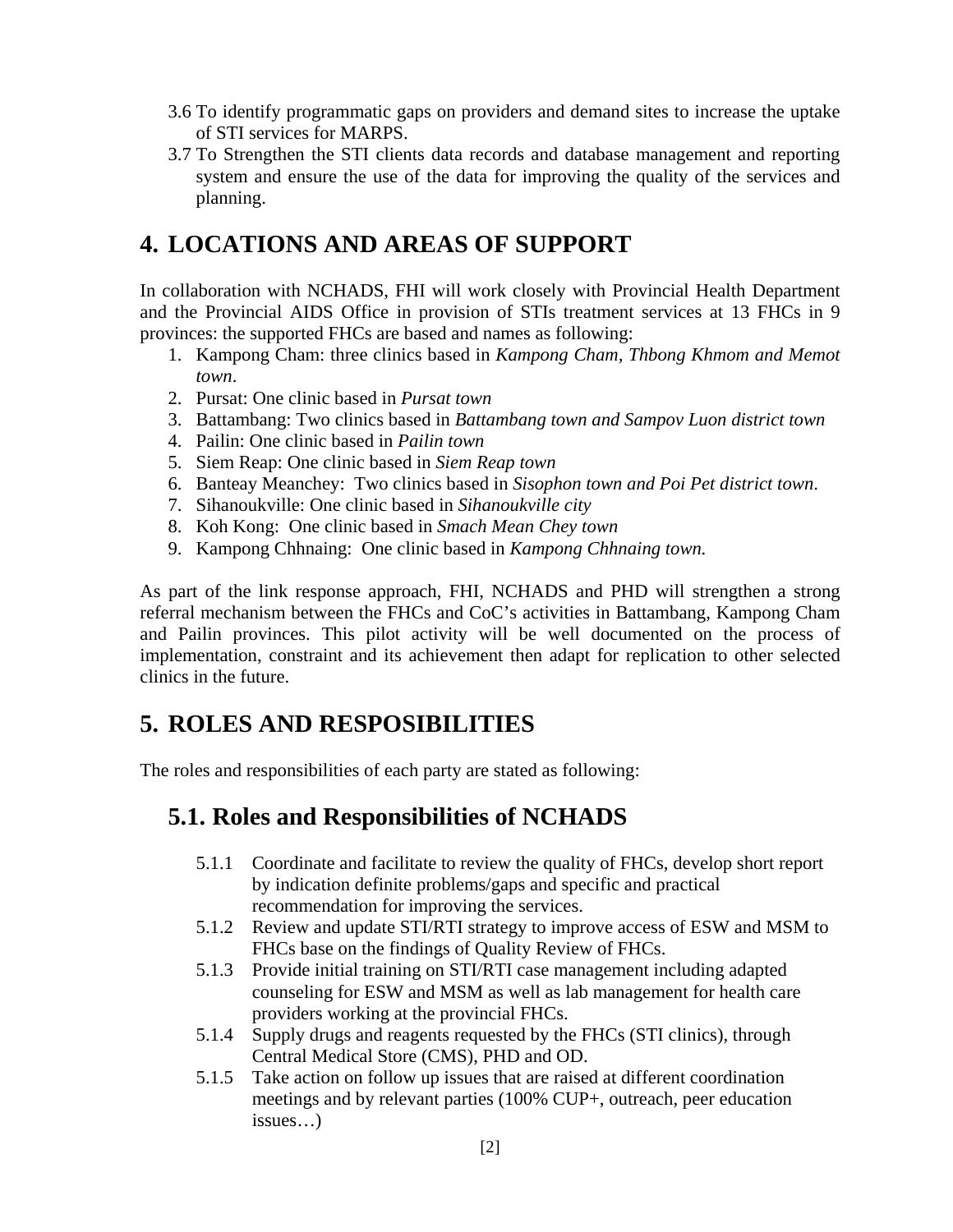- 5.1.6 Provide appropriate incentive scheme to the staff working at the supported FHCs.
- 5.1.7 Review and manage the clinic's recording and reporting systems to ensure the sufficient information and validate data collected and reported.
- 5.1.8 Collaborate with relevant organizations on strengthening the service through capacity building – quality improvement, quality assurance for STI lab testing, dissemination of the service and linkages to other health services such as VCCT, family planning, reproductive health, care and support.
- 5.1.9 Share an annual STI work plan with specific targets and budget supported sources. Share routine quarterly STI and monitoring report of FHI's supported sites.

## **5.2. Roles and Responsibilities of PHD/PAO**

- 5.2.1 Provide technical support to the clinic staff at their supported sites.
- 5.2.2 Monitor and supervise the clinic activities on a quarterly or semi-annually as needed, to ensure clinics deliver the quality services.
- 5.2.3 Responsible for logistics and supply management (ordering and distribution).
- 5.2.4 Take action on follow up issues that are raised at different coordination meetings and by relevant parties.
- 5.2.5 Collaborate with relevant organizations on strengthening the service through capacity building – quality improvement, quality assurance for STI lab testing, dissemination of the service and linkages to other services (VCCT, family planning, reproductive health…)
- 5.2.6 Develop project annual work plan, budget and targets for submitting to NCHADS and sharing with FHI.
- 5.2.7 Compile STI activity report in selected sites for submitting to NCHADS and share with FHI.
- 5.2.8 Prepare the budget request in the quarterly basic for budget disbursement from FHI.

# **5.3. Roles and Responsibilities of FHI/Cambodia**

- 5.3.1 Support NCHADS to conduct a quality review of FHCs.
- 5.3.2 Work in partnership with NCHADS/PHD/PAO and other partners to improve the accessibility of ESWs and MSM.
- 5.3.3 Support training/mentoring/technical assistance related to strengthening STI/RTI specific activities for high risk population including ESWs (brothel and non-brothel based) and MSM.
- 5.3.4 Provide consumables, office supplies and equipments as needed to ensure delivery of quality services.
- 5.3.5 Collaborate with NCHADS, PHD/PAO, and OD/RH in strengthening STI/RTI services and laboratory management through capacity building - quality improvement, quality control for STI lab, and linkages to other HIV/AIDS and reproductive health services.
- 5.3.6 Join planning with NCHADS, PAO/OD and integrate their work plan into the Annual Operational Comprehensive work plan of NCHADS.